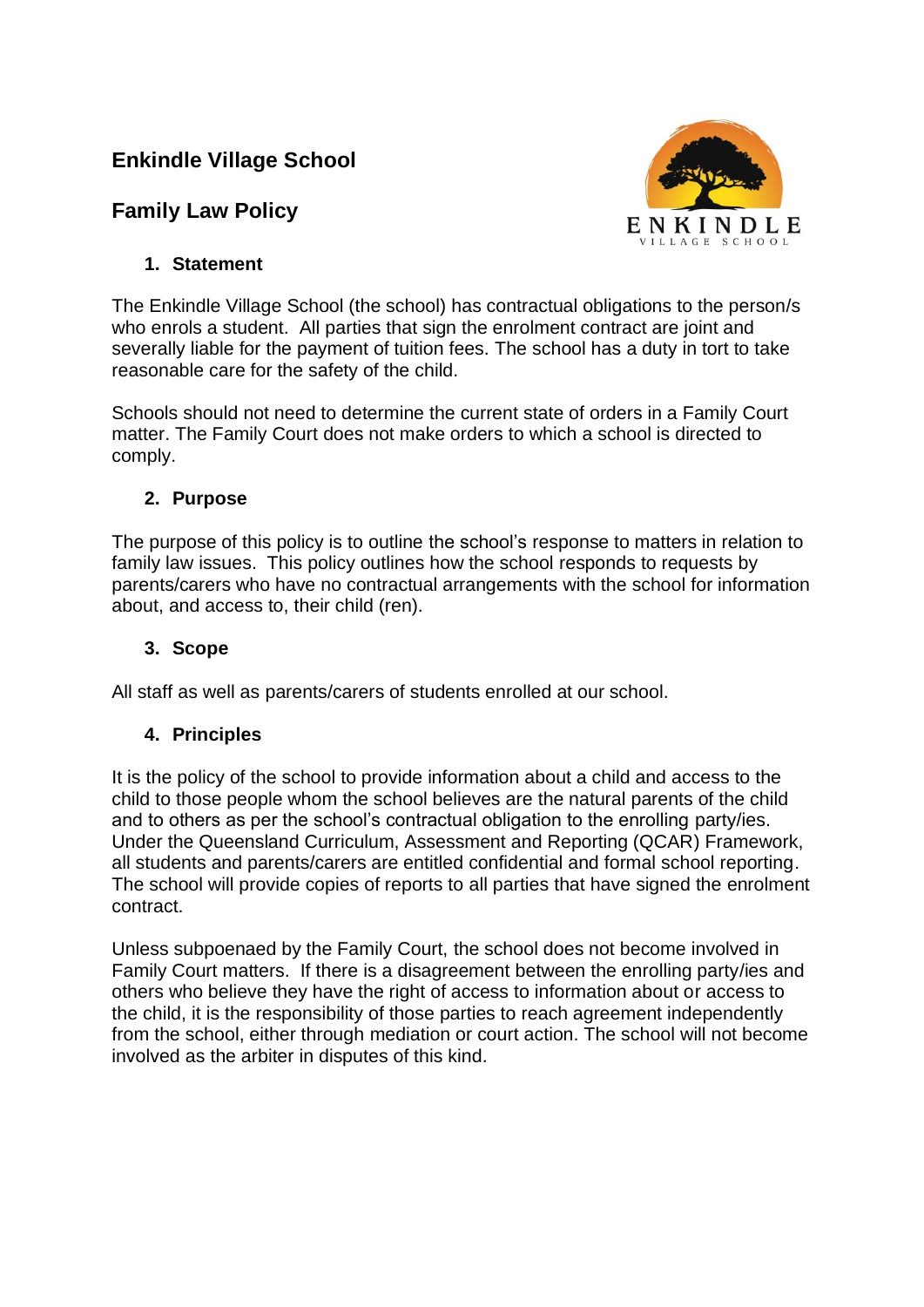## **5. Definitions**

| <b>Parental Responsibility</b>     | In relation to a child, means all the<br>duties, powers, responsibilities and<br>authority which, by law, parents have in<br>relation to children. Each of the parents<br>of a child who is not eighteen (18) has<br>parental responsibility for the child. This<br>is not affected, for example, by the<br>parents becoming separated or by<br>either or both of them marrying or re-<br>marrying. [Family Law Act 1975 (Cth)<br>$s61(B); s61(C)(1)$ and $(2)$ ]                                                                                                                                                                                       |
|------------------------------------|---------------------------------------------------------------------------------------------------------------------------------------------------------------------------------------------------------------------------------------------------------------------------------------------------------------------------------------------------------------------------------------------------------------------------------------------------------------------------------------------------------------------------------------------------------------------------------------------------------------------------------------------------------|
| Parent(s)                          | Usually a child's parents are the father<br>whose sperm fertilises the mother's<br>ovum and the mother who conceived<br>and gave birth to the child. These are<br>called the "natural parents". Other<br>circumstances of parenthood include:<br>Adoptive parents<br>Step-parents may have a duty to<br>maintain a child but only under a<br>court order [Family Law Act 1975<br>$(Cth)$ s66M]<br>Where there has been artificial<br>insemination by a donor<br>Where an ovum provided by one<br>woman is fertilised in vitro and<br>inserted in another woman<br>Where a woman acts as a<br>surrogate and agrees to bear a<br>child for another person |
| Person(s) responsible for students | The natural parents of a student are<br>legally responsible for the student until<br>the student turns 18 unless a parenting<br>order has been made by the Family<br>Court removing responsibility from one<br>or both of the natural parents.                                                                                                                                                                                                                                                                                                                                                                                                          |

# **6. Legislation and supporting documents**

- *Family Law Act 1975 (Cth)*
- Enrolment Contract